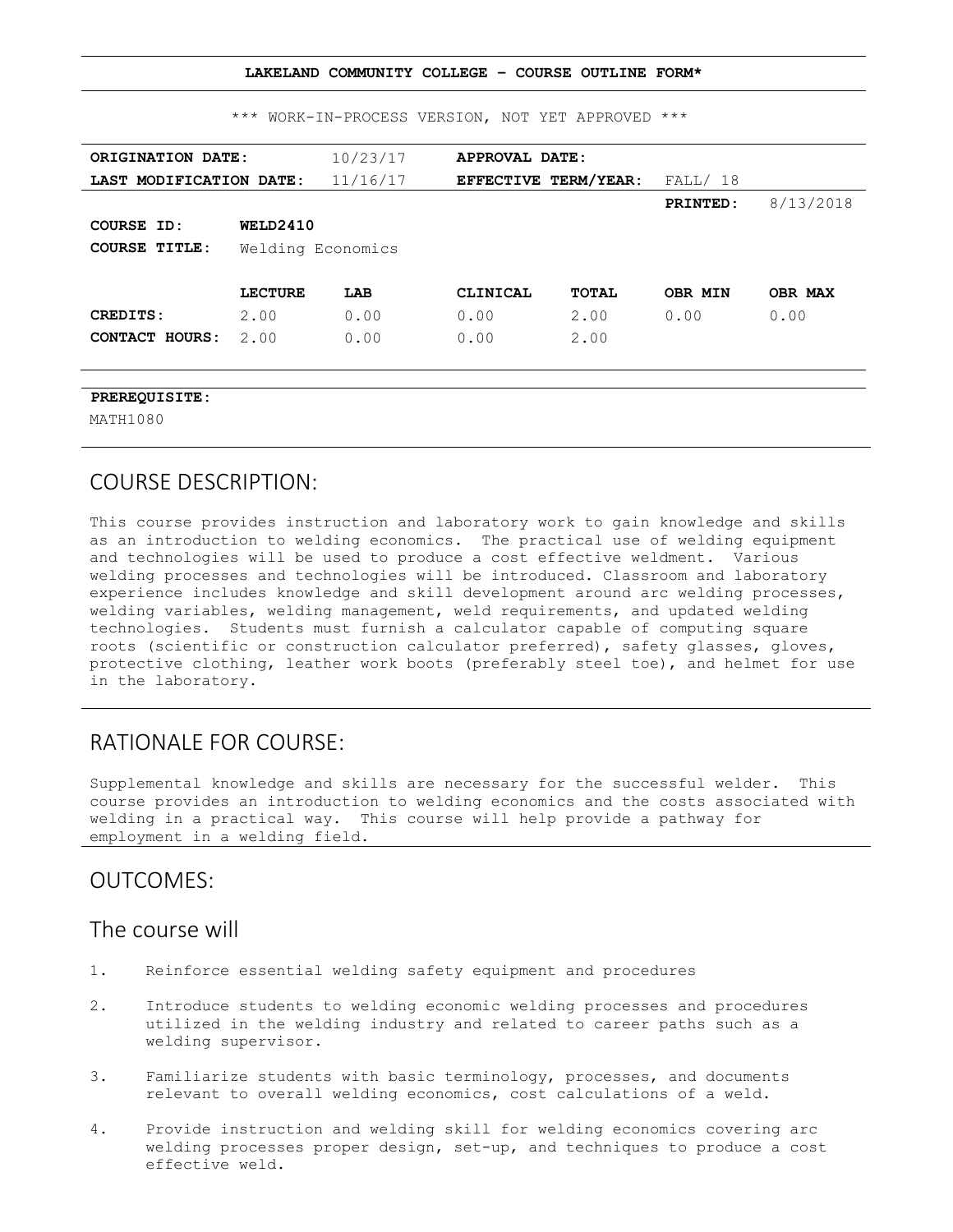5. Develop student ability to critique the cost of welds for quality, productivity, and improvement.

### PERFORMANCE INDICATORS:

#### **Upon completion of the course, the student should be able to**

- 1. Identify and apply safety procedures when working with welding equipment.
- 2. Classify effective welding processes for specific applications.
- 3. Calculate welding economics; operator factor, travel speeds, deposition rates, and weight of weld metal.
- 4. Evaluate areas to reduce costs in a typical welding environment.
- 5. Explain technologies used in the welding industry to make welding operations run more efficiently and reduce overall welding costs.

### COURSE OUTLINE:

- I Safety
	- A. Protective equipment
	- B. Hazards
	- C. ANSI Z49.1
- II. Welding Fundamentals
	- A. SMAW, FCAW, GMAW, GTAW, SAW Process
	- B. Weld process comparisons
	- C. Weld process Variables
	- D. Requirements of a weld
- III. Weld Processes Improvements
	- A. Lab process comparison module
	- B. Traditional data collection methods
	- C. Calculate travel speed, deposition rates, operator factor
	- D. Welding management
- IV. Weld Process Calculations
	- A. Travel speed analysis
	- B. Weld size cost and analysis
	- C. Traditional data collection
- V. Weld Technology Improvements
	- A. Waveform control technology lab module
	- B. Analyze travel speed, deposition rates, operator factor, management
	- C. Calculate costs and analyze data
- VI. Welding Technology Improvements
	- A. Cloud based production monitoring technology
	- B. Calculate costs and analyze real data using production monitoring technology
	- C. Weld score
	- D. Weld sequencer
	- E. Hard automation
	- F. Robotic arc welding
- VII. Traditional Methods of Welding Economics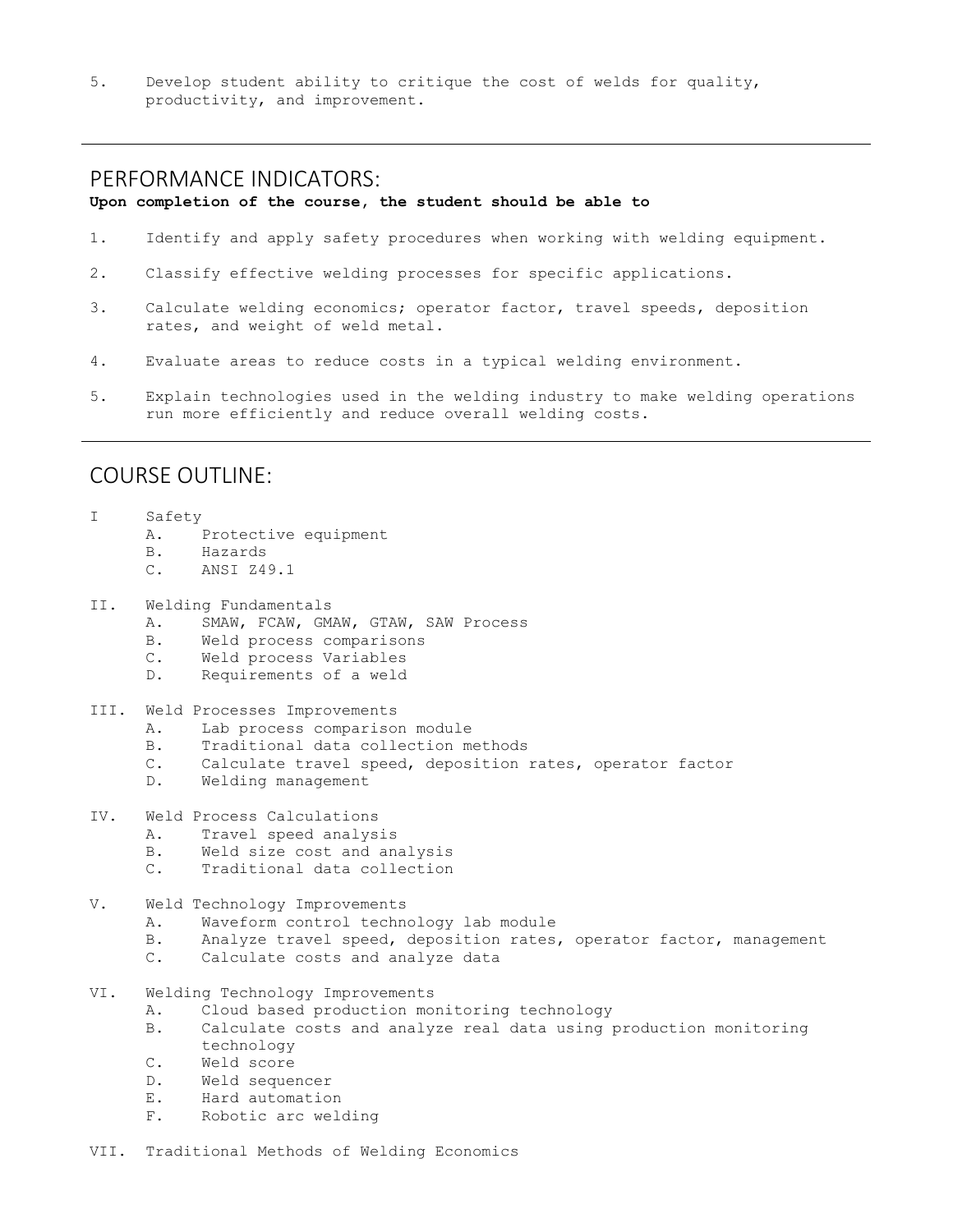- A. Collect welding data using traditional methods
- B. Calculate travel speed, deposition rate, operator factor, management
- C. Analyze and present traditional calculated data

#### VIII. Advanced Methods of Welding Economics

- A. Collect welding data using technology methods
- B. Calculate travel speed, deposition rates, operator factor, management

# Analyze and present advanced calculated dataINSTRUCTIONAL PROCEDURES

### THAT MAY BE UTILIZED:

Lectures, videos, and handouts may be used for instruction of the fundamental concepts.

# GRADING PROCEDURES:

Examinations and/or quizzes Class participation and discussion Lab work, individual projects, papers, reports, and/or homework

# COURSE EVALUATION PROCEDURES:

This course will be reviewed bi-annually by faculty and the Advisory Committee. Students will complete course evaluations each semester.

This workforce product was funded by a grant awarded by the U.S. Department of Labor's Employment and Training Administration. The product was created by the grantee and does not necessarily reflect the official position of the U.S. Department of Labor. The U.S. Department of Labor makes no guarantees, warranties, or assurances of any kind, express or implied, with respect to such information, including any information on linked sites and including, but not limited to, accuracy of the information or its completeness, timeliness, usefulness, adequacy, continued availability, or ownership. The course and services are available without regard to a participant's race, color, religion, ancestry, age, handicap, sex, marital status or national origin. The number for TDD/TYY or relay services is 440-525-7006.



 $\bullet$ 

This work is licensed under the Creative Commons Attribution 4.0 International License. It is attributed to Ohio TechNet. To view a copy of this license, visit

<http://creativecommons.org/licenses/by/4.0/>